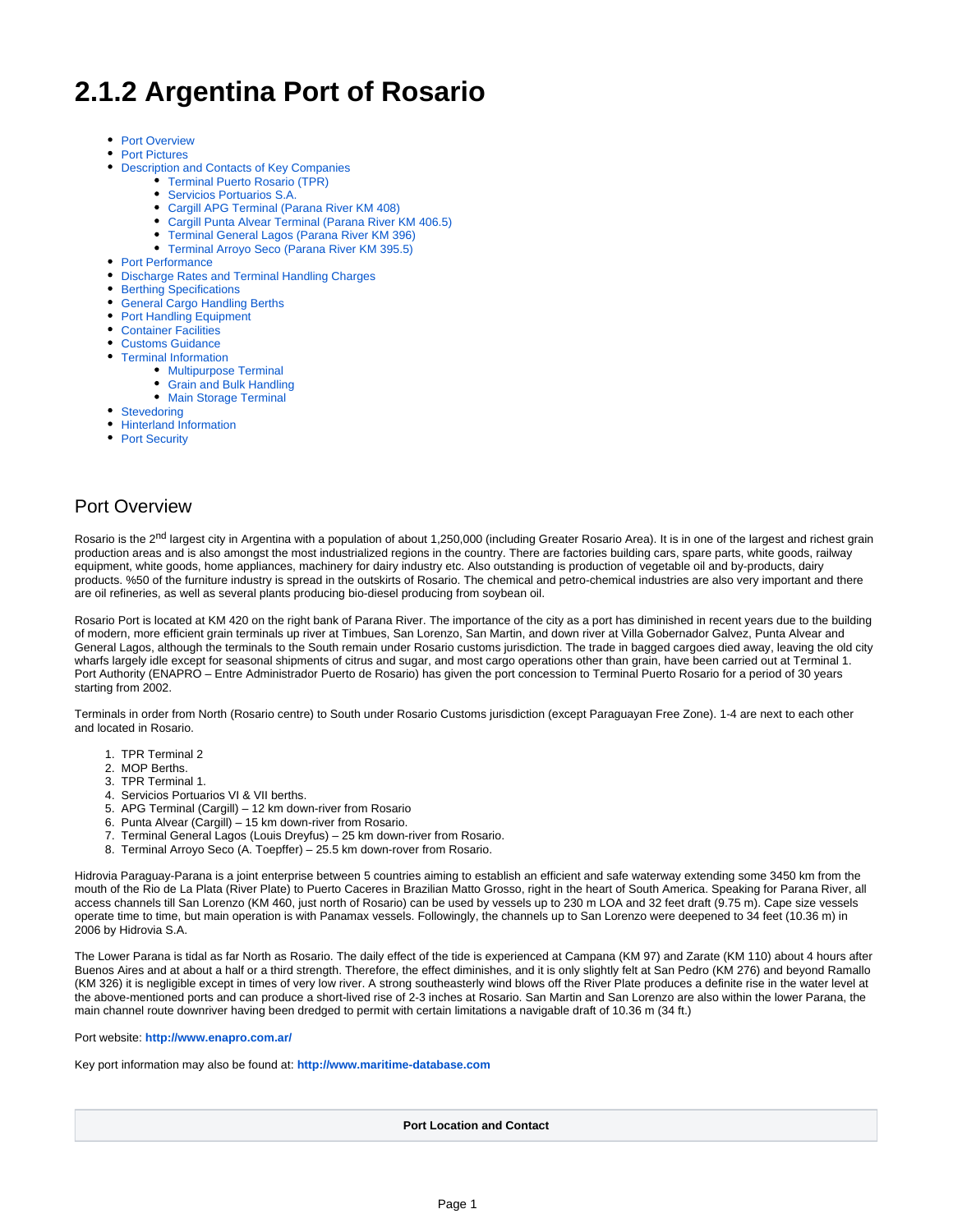| Country                                                                                | Argentina                                                                                                                                                   |  |
|----------------------------------------------------------------------------------------|-------------------------------------------------------------------------------------------------------------------------------------------------------------|--|
| <b>Province or District</b>                                                            | Santa Fe                                                                                                                                                    |  |
| <b>Nearest Town or City</b>                                                            | The port is located in the city of Rosario.                                                                                                                 |  |
| with Distance from Port                                                                |                                                                                                                                                             |  |
| <b>Port's Complete Name</b>                                                            | Port of Rosario                                                                                                                                             |  |
| Latitude                                                                               | $-32.95$                                                                                                                                                    |  |
| Longitude                                                                              | $-60.65$                                                                                                                                                    |  |
| <b>Managing Company or Port Authority</b>                                              | <b>ENAPRO (Ente Administrador Puerto Rosario)</b>                                                                                                           |  |
| <b>Management Contact Person</b>                                                       | Lic. Angel Elias                                                                                                                                            |  |
| Nearest Airport and Airlines with Frequent International<br><b>Arrivals/Departures</b> | Islas Malvinas Rosario International Airport<br>Aerolineas Argentinas, Avianca, Azul Linhas Aereas Brasileiras, Copa Airlines, Gol<br>Linhas Aereas, LATAM, |  |

# Port Pictures

<span id="page-1-0"></span>

Additional photos from the port assessment mission can be viewed in this **[link.](https://www.dropbox.com/home/nmk ar uy br mx/Argentina/Rosario)**

# <span id="page-1-1"></span>Description and Contacts of Key Companies

Concession Terminals under ENAPRO Authority:

### <span id="page-1-2"></span>**Terminal Puerto Rosario (TPR)**

TPR Terminal 2 (former city wharfs): Terminal 2 (divided by the Paraguayan Free Zone into Terminal 2 North and Terminal 2 South), in conjunction with Terminal 1 (ex – New South Wharf) are operated by Terminal Puerto Rosario S.A. These wharfs are used for loading citrus, sugar and other bulk cargoes. There are plans to discontinue cargo operations at Terminal 2 North berth.

Paraguayan Free Zone: Wharf about 300 meters in length with Sheds D and E and small grain elevator to which grain, agri by-products brought down by barge from Paraguay and transhipped/stored in elevator and thereafter exported on oceangoing vessels; however there has been no activity here for long years. Facilities are in dire conditions.

- 1. MOB Berths: These berths belong to the Ministry of Public Works and include repair/drydock facilities for small vessels.
- 2. TPR Terminal 1 (Rio Parana KM 416,6): Multi-purpose terminal operated by TPR, length 570 meters, where the main volumes are flowing to/from.

#### <span id="page-1-3"></span>**Servicios Portuarios S.A.**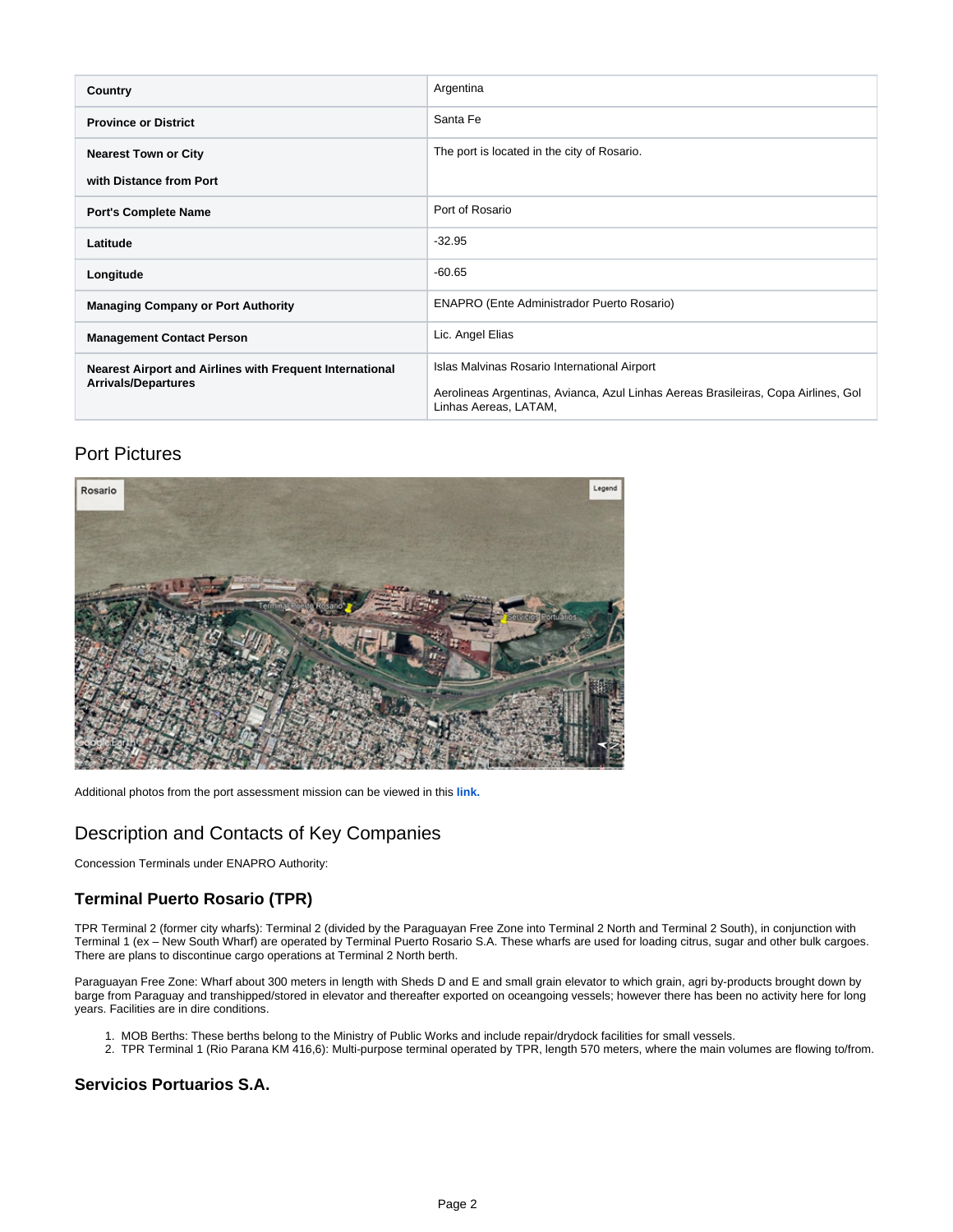Servicios Portuarios Units VI and VII: Like TPR, this is also a concession by ENAPRO for a period of 25 years starting from 1996 till 2021. Berthing alongside 4 dolphins, max LOA 250 meters. Silo capacity 225,000 tons. Average loading rate 1200 TPH. Draft 10,6 m at datum, air clearance 22 m. Berth served by 2 inclined conveyor belts, leading from silos to overhead loading gallery, which is supported on 8 towers, fitted with 8 telescopic chutes. Quay fitted with broad and narrow-gauge railway sidings. Elevator Units VI & VII were constructed more than 50 years ago (Unit VII wharf is not operational due to structural problems). Annual static capacity 3,000,000 tons.2017 v

Terminals under Rosario Customs Authority and traditionally considered as Rosario but privately owned and managed:

#### <span id="page-2-0"></span>**Cargill APG Terminal (Parana River KM 408)**

 Located near Villa Gobernador Galvez, this new terminal is approximately 12 km down-river from Rosario. It was inaugurated on 2006 and it is owned by Cargill for grain, by-products and vegetable oil operations. Vessels berth on 4 reinforced concrete dolphins, giving a total berthing frontage of 155 meters, with outlying head and aft mooring dolphins. MAX LOA is 282 m and draft is 10 m to datum. Loading is via one conveyor belts for solid grain and 1x20 inches pipeline for vegetable oil. The loading gallery is supported on 3 towers stepped alongside the dolphins and fitted with 3 multi-directional loading arms, air clearance 21 m to datum. Max loading rate for grain 1600 TPH, for vegetable oil 1100 TPH. Annual static capacity 2,800,000 tons. In addition to warehousing, it has processing capabilities as a crushing plant.

#### <span id="page-2-1"></span>**Cargill Punta Alvear Terminal (Parana River KM 406.5)**

 Approximately 15 km down river from Rosario, also owned by Cargill. Vessels berth on 4 interconnected dolphins: berthing frontage 135 m width outlying head/stern mooring dolphins with overall distance in between dolphins 270 m. Ability to handle Cape size vessels. Loading is via 2 inclined conveyor belts to the central tower of the loading gallery, the gallery is supported with 3 towers with multi-directional loading arms, MAX loading rate 2000 TPH and can load 2 types of grains simultaneously. Depth alongside at datum 9,7 meters and clearance at datum 21 m. Storage capacity 300.000 ton. Parking for 1000 trucks, deadlock for 30 railway wagons. Annual static capacity 6,000,000 tons. In addition to warehousing, it serves as a beer malt production factory.

#### <span id="page-2-2"></span>**Terminal General Lagos (Parana River KM 396)**

Owned by SACEIF LOUIS DREYFUS, this terminal has 2 berths: Northern Berth for grain and by-products, and Southern Berth for vegetable oil only. The grain berth, of reinforced concrete, is in relatively deep water 250 meters off-shore, with an inclined loading conveyor belt and a viaduct of steel lattice work on concrete pilings connecting it to the terminal. This berth consists of 4 dolphins, overall length 140 meters with 2 outlying mooring dolphins, 75 meters ahead and astern. It has capability to receive Cape size vessels. The loading gallery is supported by 3 vertical towers built alongside the dolphins one loading arm each. The loading arms, which are lowered/swung out over the vessel have 25 meters outreach and are fitted with adjustable vertical chutes at their ends, which in turn are fitted with rotating spoons making these units multi-directional. Loading rate from 2 belt lines is 2,800 MT/H for grain and 1,500 MT/H for by-products. The berth is fitted with a 12'' vegtable oil pipeline giving a 1,000 MT/H loading rate. Grain storage at the plant is 1,100,000 MT and 91,000 MT for vegetable oil, with ability to receive railway wagons and trucks. Depth alongside the berth is reportedly 12/20 meters North/South ends at datum and clearance at datum 24 meters. Fresh water supply is available by private firms. Bunkers by barge only.

The bio-diesel and vegetable oil berth, about 250 meters South, made of reinforced concrete consists of 3 dolphins, giving a total frontage of 100 meters, with 2 outlying mooring dolphins, for vessels with max LOA 270 meters, depth alongside 20 meters at datum, 2x12'' pipelines with a loading rate 800 CBM /H. Annual export capacity for both grain and biodiesel/vegetable-oil is about 8,000,000 MT.

#### <span id="page-2-3"></span>**Terminal Arroyo Seco (Parana River KM 395.5)**

Owned by A. Toepffer. Vessels berth on 4 dolphins giving a total berthing front of 180 meters, with outlying head and stern mooring dolphins, connected to shore by viaduct 196 meters long over steel pilings. Suitable for vessels of MAX LOA 230 meters. Depth alongside 13.7 meters at datum, airdraft 27.5 meters at datum. Loading is via 2 conveyor belts to an overhead loading gallery supported by 3 towers with one loading arm each. Grain loading rate is 2,400 MT/H and storage capacity is 200,000 tons for grains and 20,000 tons for fertilizers. Fresh water not available, bunkers by barge possible. Annual export capacity: 4,000,000 MT.

### <span id="page-2-4"></span>Port Performance

Port congestion is an issue. Except TPR (Terminal Puerto Rosario), all terminals are for solid and liquid bulk only and they are privately owned, separate small terminals, scattered on the right (generally) bank of the Parana river. So, during the crop season, vessels might up to 10 days to berth but this can vary significantly from one terminal to other one as not speaking for Rosario only but in general majority of terminal owner are also known global grain traders like Cargill, Louis Dreyfus, Glencore, Cofco, Bunge.

January-October 2018 statistics show below figures for grain shipments from Rosario Terminals:

- Arroyo Seco: of a grand total of 3,383,645 MT, 3,141,250 MT for maize shipments.
- Servicios Portuarios Unid. VI-VII: of a grand total of2,922,447 MT, 2,264,793 MT for maize shipments.
- Punta Alvear: of a grand total of 2,231,579 MT, 1,567,279 MT for maize shipments.
- General Lagos: of a grand total of1,602,916 MT, 893,697 MT for maize shipments.
- Villa Gobernador Galvez: of a grand total of41,101 MT, no maize shipments.

Looking at vegetable oil shipments for the same period, Villa Gobernador Galvez stands out with 315,205 MT vegetable oil exports. All mentioned volume is for soybean oils. Following terminal is General Lagos with 90,604 MT of soybean oil export shipments. 62,254 MT of mentioned volume from General Lagos terminal is Paraguayan soybean oil.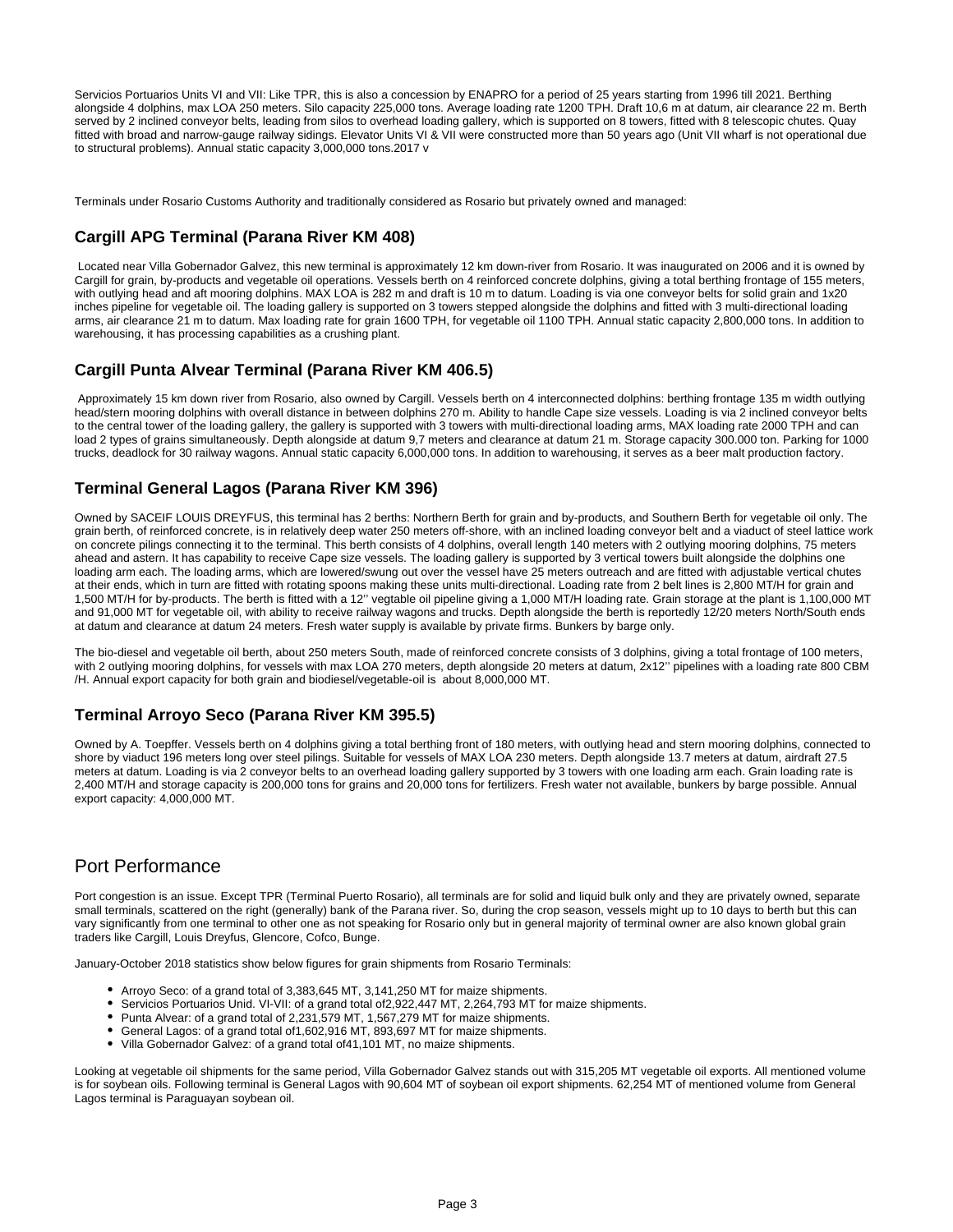All figures mentioned from this point on are covering TPR and Servicios Portuarios terminals in Rosario which are obtained from port authority website. Cargill/Louis Dreyfus/A.Toepffer Terminals outside city centre are not included in mentioned figures. Containerized volumes are not included in below mention MT figures.

| <b>Seasonal Constraints</b>                   |                               |  |  |  |
|-----------------------------------------------|-------------------------------|--|--|--|
|                                               | <b>Time Frame</b><br>Occurs   |  |  |  |
| <b>Rainy Season</b>                           | Yes<br>From October to April  |  |  |  |
| <b>Major Export Campaigns</b>                 | Yes<br>From June to September |  |  |  |
| <b>Other Comments</b>                         | N/A                           |  |  |  |
| <b>Handling Figures for 2017</b>              |                               |  |  |  |
| <b>Vessel Calls</b>                           | 640 (175 Ships + 465 Barges)  |  |  |  |
| <b>Container Traffic (TEUs)</b>               | 66,616 (including empties)    |  |  |  |
| Handling Figures Bulk and Break Bulk for 2017 |                               |  |  |  |
| 2.361.165<br>Bulk (MT)                        |                               |  |  |  |
| Break bulk (MT)                               | 1,379,121                     |  |  |  |

# <span id="page-3-0"></span>Discharge Rates and Terminal Handling Charges

For information on port rates and charges, please see the following link:

<https://www.puertoderosario.com.ar/servicios/tarifas>.

Servicios Portuarios and Cargill Terminals needs to be contacted directly for receiving information o applicable charges.

# <span id="page-3-1"></span>Berthing Specifications

| <b>Type of Berth</b>   | Quantity  | Length<br>(m) | <b>Maximum Draft</b><br>(m) | <b>Comments</b>                                                                                             |
|------------------------|-----------|---------------|-----------------------------|-------------------------------------------------------------------------------------------------------------|
| Conventional<br>Berth  | 5         | 1038          | 9.75                        | Terminal Puerto Rosario (Terminal 2 North and South)                                                        |
| <b>Container Berth</b> |           | 569           | 9.75                        | Terminal Puerto Rosario (Terminal 1)                                                                        |
| <b>Silo Berth</b>      |           | 250           | 10,6                        | Servicios Portuarios Unit VI wharf only as Unit VII wharf is not operational due to structural<br>problems. |
| <b>Berthing Tugs</b>   | <b>No</b> |               |                             |                                                                                                             |
| <b>Water Barges</b>    | Yes       |               |                             |                                                                                                             |

# <span id="page-3-2"></span>General Cargo Handling Berths

| Cargo Type                        | <b>Berth Identification</b> |
|-----------------------------------|-----------------------------|
| Imports - Bagged Cargo            | TPR Terminal 1&2            |
| <b>Exports - Bagged Cargo</b>     | TPR Terminal 1&2            |
| <b>Imports and Exports - RoRo</b> | N/A                         |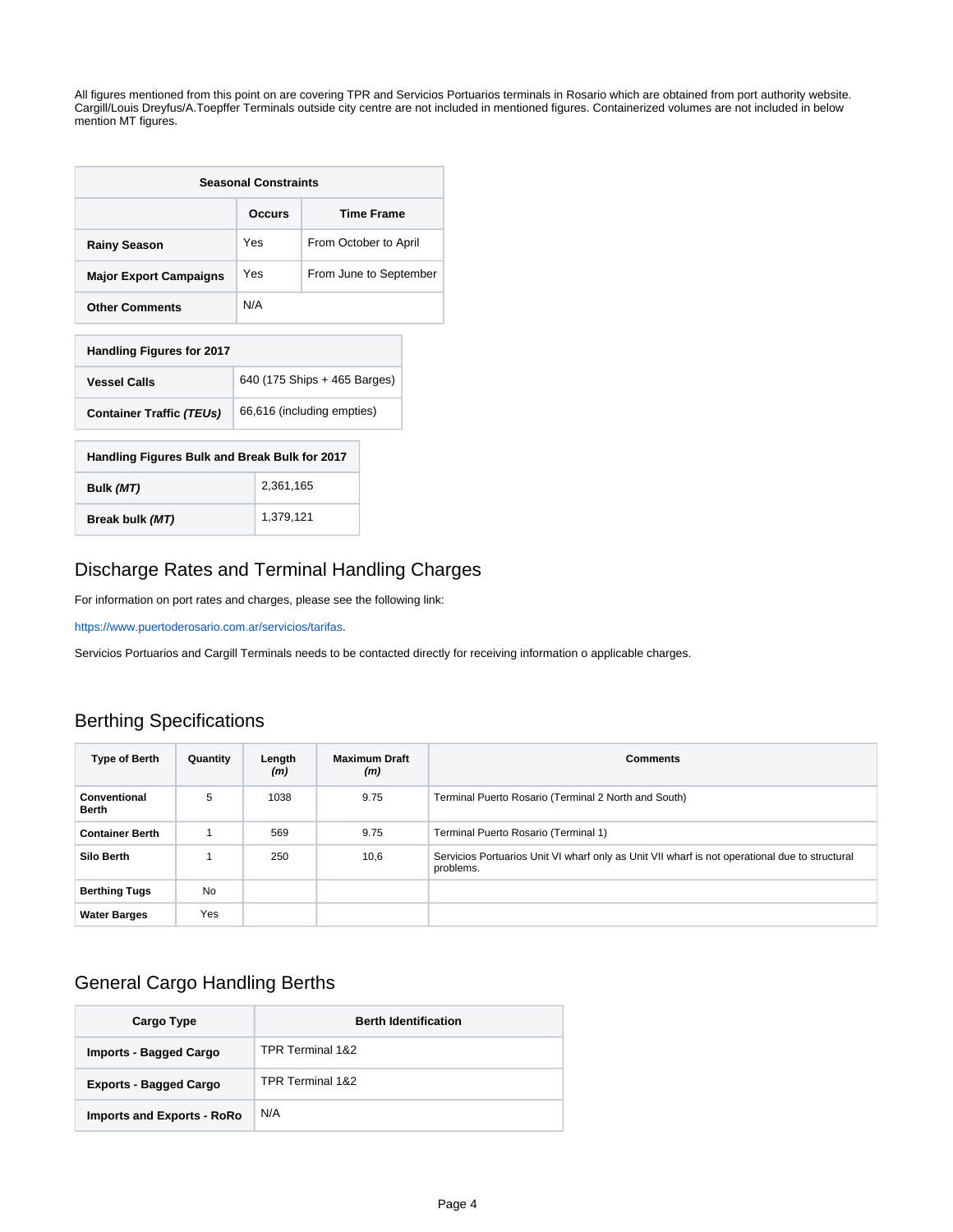### <span id="page-4-0"></span>Port Handling Equipment

The port equipment is privately managed. ENAPRO gives concessions for multi-purpose terminal and grain elevator to private companies. In addition, there are private companies operating their own terminals outside Rosario city centre, not under ENAPRO jurisdiction but under Rosario Customs Authority.

| Equipment                               | Available  | <b>Total Quantity and Capacity Available</b>                          | <b>Comments on Current Condition and Actual Usage</b>                                       |  |
|-----------------------------------------|------------|-----------------------------------------------------------------------|---------------------------------------------------------------------------------------------|--|
| <b>Dockside Crane</b>                   | Yes        | 1 unit 25 MT capacity                                                 | TPR, SWL Luffing crane equipped with grabs, operates with bulk<br>fertilizers and iron ore. |  |
| <b>Container Gantries</b>               | No         | N/A                                                                   | N/A                                                                                         |  |
| <b>Mobile Cranes</b>                    | Yes        | 2 units 100 MT capacity                                               | TPR, Gottwald, used for container loading & discharging                                     |  |
| Reachstacker                            | Yes        | 2 units 40 MT capacity                                                | <b>TPR</b>                                                                                  |  |
| <b>RoRo Tugmaster (with</b><br>Trailer) | No         | N/A                                                                   | N/A                                                                                         |  |
| <b>Grain Elevator</b>                   | <b>Yes</b> | 8 towers with telescopic chutes (no bagging<br>machines, only export) | Servicios Portuarios, silo capacity 225,000 tons.                                           |  |
| <b>Transtainer</b>                      | No         | N/A                                                                   | N/A                                                                                         |  |
| <b>Forklifts</b>                        | Yes        | N/A                                                                   | N/A                                                                                         |  |

### <span id="page-4-1"></span>Container Facilities

Terminal Puerto Rosario is more of multi-purpose terminal that can handle container volumes. Infrastructure and equipment is quite limited to handle small volumes. Container yard is not paved but ground level is even without holes.

Trenes Argentinas Cargas has regular connections. Container Yard is 37,000 m2 around 5,200 TEUs are operated monthly. If port concession will be extended from 2032 till 2062, TPR will invest to increase capacity 5fold. Ro-Ro operation is possible.

<span id="page-4-2"></span>

| <b>Facilities</b>                                                      | 20 ft and 40 ft                                                                                                                                                                           |
|------------------------------------------------------------------------|-------------------------------------------------------------------------------------------------------------------------------------------------------------------------------------------|
| <b>Container Facilities</b><br>Available                               | TPR is the only terminal that can handle containers, with 570 meters frontage, MAX LOA 246 meters and draft 9,75 meters.                                                                  |
| <b>Container Freight</b><br><b>Station (CFS)</b>                       | TPR, 4000m2 for palletised cargo with an integrated stock system that enables dispatches with barcode. It is integrated to<br>bonded container yard and Maria customs declaration system. |
| Refrigerated<br><b>Container Stations</b>                              | Yes                                                                                                                                                                                       |
| <b>Other Capacity</b><br><b>Details</b>                                | Container stacks up to 5 containers, mobile cranes operate with 20 Movement Per Hour average.                                                                                             |
| Daily Take Off<br>Capacity<br>(Containers per<br>Day)                  | 480 containers                                                                                                                                                                            |
| <b>Number of Reefer</b><br><b>Stations</b><br>(Connection Points)      | 250 conection points                                                                                                                                                                      |
| <b>Emergency Take-</b><br>off Capacity                                 | N/A                                                                                                                                                                                       |
| Off take Capacity of<br><b>Gang Shift</b><br>(Containers per<br>Shift) | N/A                                                                                                                                                                                       |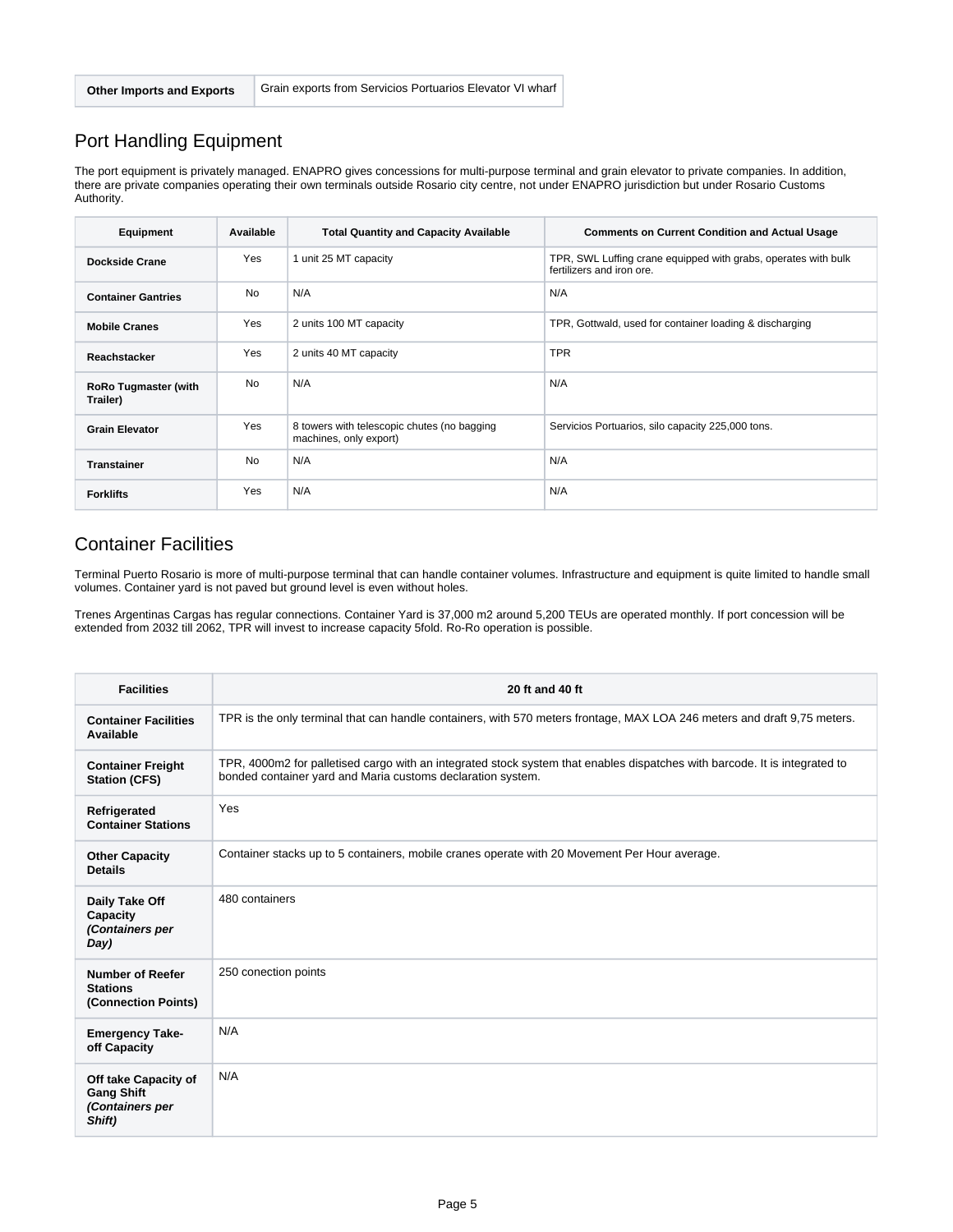### Customs Guidance

DGA (Direccion General de Aduanas – General Customs Bureau) is operating under AFIP (Administracion Federal de Ingresos Publicos – Public Revenue Federal Administration) administration. Customs Work Hours is from Mon-Fri, 11:00-18:00.

It is imperative to work with a well-recognized customs broker for smooth export customs clearance as it could be quiet bureaucratic process, yet customs services have much improved by the introduction of Maria online declaration system which all customs agents and terminals are connected to. Shipping lines needs to present export manifest prior to vessel sailing so any cargo that is not declared to customs 24-48 hours prior to ETS of subject vessel will risk cut-off and roll-over to the next call.

Speaking for containerized cargo, all export and import containers are x-rayed within the port terminals in accordance to customs regulations.

#### **Inspection Harmonised System**

Argentina uses the Harmonised Commodity Description and Coding System, generally referred to as the 'Harmonised System,' developed by the World Customs Organisation. The system comprises nearly 5,000 commodity groups, each identified by a six-digit code, and is utilised by m Argentine Customs, which is affiliated with the Ministry of Economy and Public Finance, has a three-tiered classification system related to goods inspection:

- Green: Customs clearance takes place without physical inspection.
- Orange: Only documentation is inspected.
- $\bullet$ Red: Both goods and documents are inspected.

A form declaring quantities and composition of goods must also be provided to the Ministry of Industry ten days before clearing Customs. All documents presented to Argentinean authorities must be in Spanish or be accompanied with a translation from a certified translator.

#### **Common External Tariff**

As a member of Mercosur, Argentina applies the common external tariff (CET), which is between around 0 and 20% for most products. Some automotive goods face a tariff up to 35%. Information technology and capital goods are temporarily exempt from the CET.

In addition to import tariffs, there are other fees, including:

- VAT of 10.5% or 21% on CIF. If imported goods are for resale, the rate is 5.5% or 10% VAT on CIF.
- Though there are some exceptions, there is a 0.5% statistics fee on CIF.
- A 3% of anticipated profit tax for retail goods.
- And a 1.5% gross income tax.

### <span id="page-5-0"></span>Terminal Information

#### <span id="page-5-1"></span>**Multipurpose Terminal**

Terminal Puerto Rosario is the only multi-purpose terminal than can handle, containers, solid & liquid bulks, iron and steel, fertilizers. It has total 3 Terminals with 1607 M frontage and ability to handle max 8 vessel at a time and it has 33 km length railway deadlock inside the terminal area. Total terminal area 65 hectares.

#### <span id="page-5-2"></span>**Grain and Bulk Handling**

Servicios Portuarios is the grain terminal with 225,000 tons warehousing capacity, only for exports, covering an area of 20 hectares and ability to handle Panamax size vessels. Connected to railway and exterior parking lot for 450 trucks and interior parking lot for 350 trucks. Trucks may queue for many kilometres to load their cargo on ships sometimes for days. During 2017, SP handled 57 ships and loaded a total grain of 1,777,427 ton. Average loading rate per hour for 2017 was 1000 tons per hour.

Terminal Puerto Rosario is also able to solid and liquid grain. They have 26 vertical tanks with a total of 78,000 m3 capacity which is connected to the wharf with underground pipeline and has ability to store and load vegetable oil, glycerine, lecithin, fuel and liquid fertilizer. In addition, they have truck unloaders, jump conveyors, ship loaders providing a 1000 TPH loading rate at its best. Also, for barge loading & unloading operation. For barge loading and unloading, Sennebogen mobile cranes are in service.

#### <span id="page-5-3"></span>**Main Storage Terminal**

| <b>Storage Type</b>       | <b>Number of Storage Facilities</b>      | Area $(m^2)$                             |
|---------------------------|------------------------------------------|------------------------------------------|
| <b>Bagged Cargo</b>       | TPR CFS                                  | 4000 $m2$                                |
| <b>Refrigerated Cargo</b> | TPR electric plugs for reefer containers | TPR electric plugs for reefer containers |
| <b>General Cargo</b>      | <b>TPR Container Yard</b>                | 37000 $m2$                               |

### <span id="page-5-4"></span>**Stevedoring**

<span id="page-5-5"></span>There are no public berths that stevedoring companies are providing their services. Terminal Puerto Rosario and Servicios Portuarios Terminals are providing stevedoring services directly to the vessels.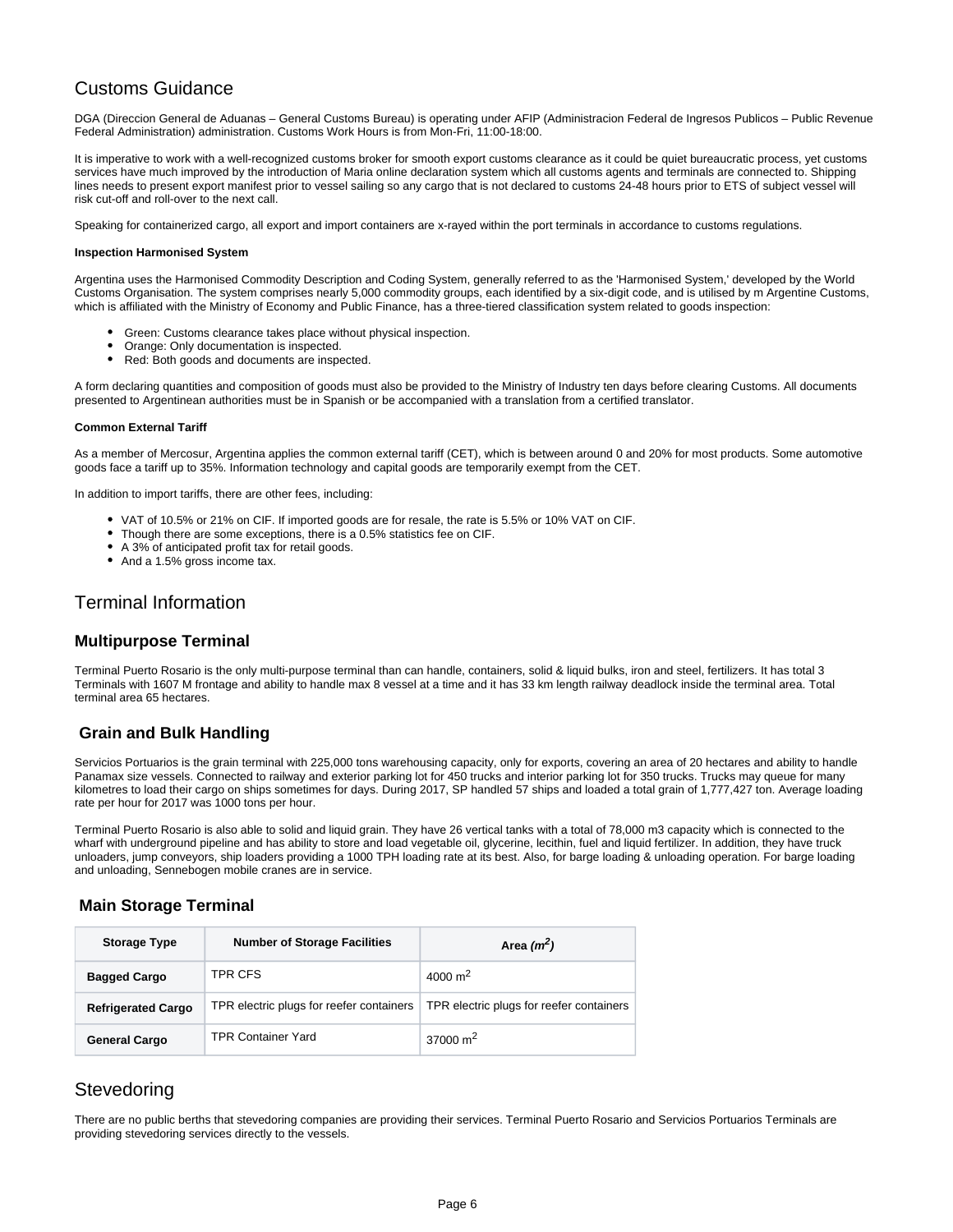### Hinterland Information

The road and railway network spreads from Rosario towards all points in the country, Belgrano (Trenes Argentinas Cargas) is the operator of General Belgrano Line connecting Rosario to Northern Argentina, Chile and Bolivia.



There was a project to build a high-speed train between Buenos Aires-Rosario-Córdoba, scheduled to be started in 2008, with an inauguration in 2012, that would join Rosario and Buenos Aires in 85 minutes, and would reach Córdoba in another 90 minutes at speeds of up to 320 km/h (199 mph).However it never was constructed and the project was finally suspended after the controversy it generated among the citizens and the media critics because of the high costs it implicated.

Trucks, hence road network mulls the main grain volumes around 10,000,000 tons per year whereas Belgrano Line moves around 3,000,000 tons per year due to proximity of farming areas to the river ports.

The routes and highways that access the Puerto de Rosario are:

- 1. Tte. Gral. Aramburu Highway: Connects Rosario with the city of Buenos Aires, and the industrial and agrarian centers of Villa Constitución, San Nicolás, San Pedro, Zárate and Campana.
- 2. Brig. Estanislao López Highway: Connects Rosario with the city of Santa Fe.
- 3. National Route Nº 9: Connects Rosario with the cities of Córdoba, Tucumán, Salta and Jujuy, and with the Republic of Bolivia through the passage between the cities of La Quiaca (Argentina) and Villazón (Bolivia).
- 4. National Route Nº 11: Une Rosario with the cities of San Lorenzo, Puerto General San Martin, Santa Fe, Resistencia and Formosa, and with the Republic of Paraguay through the passage between the cities of Clorinda and Asunción.
- 5. National Route Nº 33: Une Rosario with the cities of Casilda, Firmat, Venado Tuerto and Rufino in the interior of the Province of Santa Fe, and with the cities of Trenque Lauquen, Pigué and Bahía Blanca in the Province of Buenos Aires. From Rufino and through National Route No.-7, you reach the cities of Villa Mercedes, San Luis, Mendoza and the Republic of Chile.
- 6. National Route Nº 34: Une Rosario with the cities of Rafaela, Santiago del Estero and Tucumán, and with the Republic of Bolivia through the passage between the cities of Salvador Mazza (Argentina) and Yacuiba (Bolivia).
- 7. Rosario-Victoria Bridge Connection: Allows the entire Province of Entre Ríos to be connected more directly to the Port of Rosario.

The complete infrastructure has an extension of 60 km to the city of Victoria in the neighbouring province of Entre Ríos. It is composed of a main cablestayed bridge of 608 meters in length and 350 meters of light above the water level, 8 secondary bridges and more than 47 km of embankments in the islands of the high delta of Paraná.

### <span id="page-6-0"></span>Port Security

#### **Terminal Puerto Rosario National Contingency Plan (PLANACON)**

TPR has its own Emergency Plan coordinated with the national system, according to Ordinance No. 8/98 from the Naval Prefecture Argentina (DPMA), Volume 6, based on the 'Scheme for Environmental Protection', to respond in the event of oil spills and other harmful and / or hazardous substances to the environment, the Parana River. It has also signed an agreement with a frontline company, which will assist TPR in case of major spills occurring. The mentioned company, has necessary equipment to deal with such incidents in TPR premises.

#### **CCTV**

TPR has a monitoring centre from which nearly seventy cameras are controlled, with domes and fixed cameras located throughout the terminal. All gates are guarded, and no documented entries allowed.

**Security**